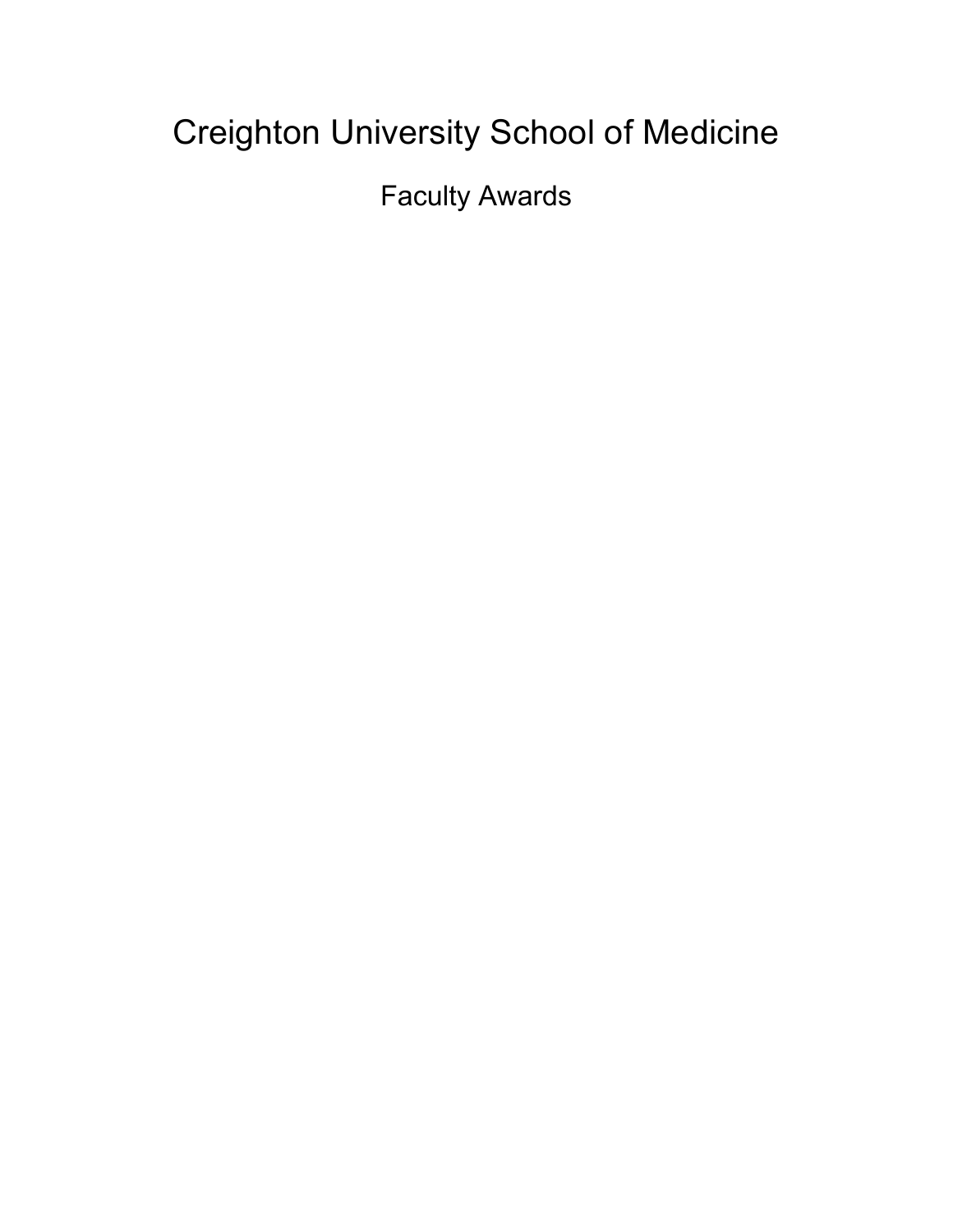| <b>Topic</b>                              | Page number    |
|-------------------------------------------|----------------|
| <b>Guidelines</b>                         | 1              |
| Young Investigator Award                  | $\overline{2}$ |
| Distinguished Research Career Award       | 3              |
| <b>Master Clinician Award</b>             | 4              |
| Distinguished Service Award               | 5              |
| <b>Contributed Service Teaching Award</b> | 6              |
| Course/Clerkship Director Teaching Award  | 7              |
| Graduate Medical Education Teaching Award | 8              |
| Golden Apple Award                        | 9              |
| Dedicated Teaching Award                  | 10             |

# **Index**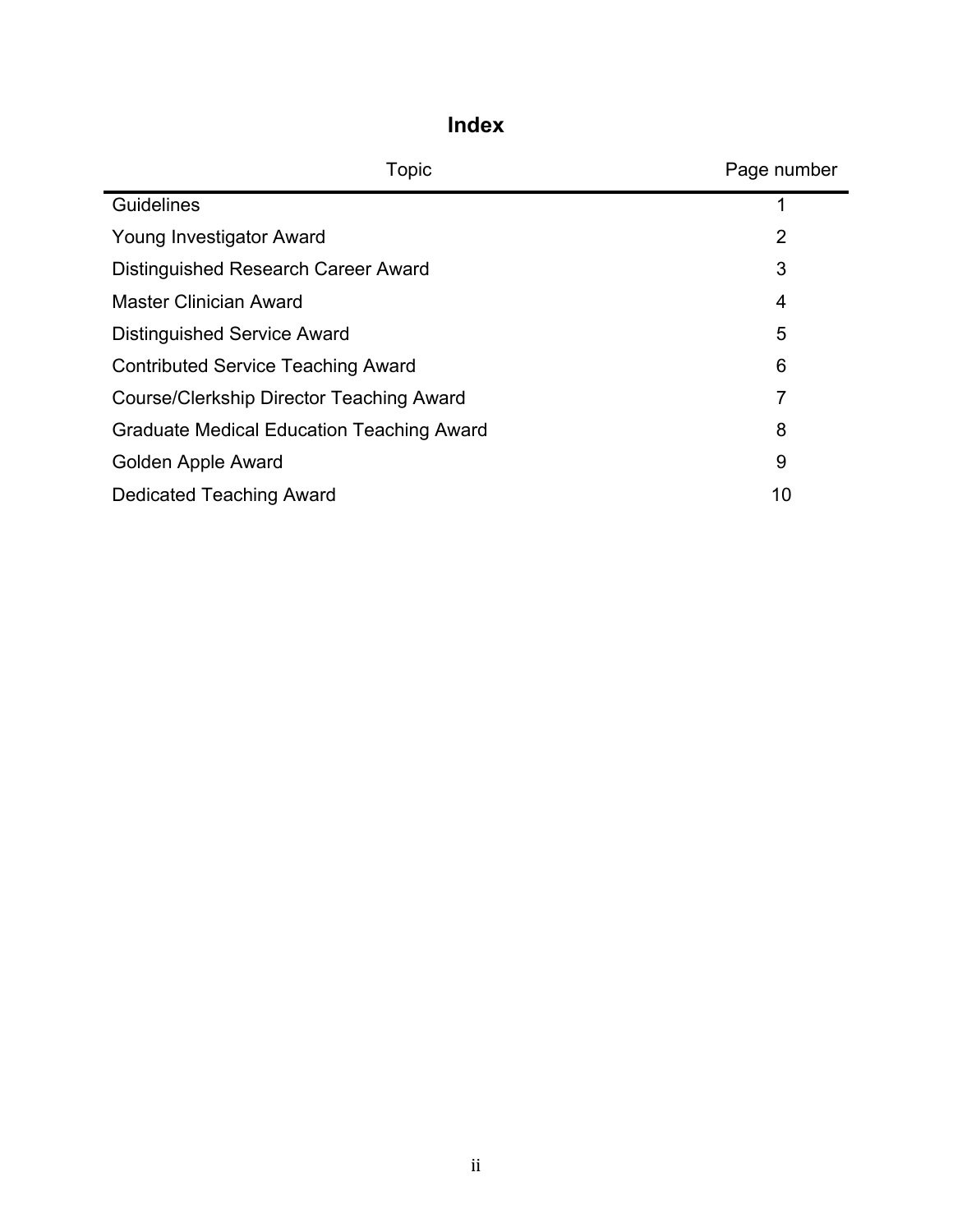# **Guidelines**

Listed below are the general guidelines that apply to the School of Medicine faculty awards. Please note that certain awards may have additional criteria that are listed under "special instructions". A list of past award recipients is located at: http://medschool.creighton.edu/medicine/admin/afa/af/

### **Eligibility**

All full time faculty in the School of Medicine are eligible for the awards with the exception of the Contributed Service award which is only eligible to contributed service faculty from the Omaha or Phoenix campuses.

### Nomination

Nominations should be submitted to the Office of Academic and Faculty Affairs in a letter format of no more than two typewritten pages. Any School of Medicine faculty member can make nominations. The nominator should provide two seconding letters of recommendation and submit the candidate's curriculum vitae. Self nominations are not allowed. All nomination material is due to the Office of Academic and Faculty Affairs by August 1st.

### Method of Selection

An ad hoc committee of previous award winners from each award category evaluates the nominees. If meritorious candidates are not available, an award will not be presented for that year. All awards may be conferred only once to an individual.

### Award

Awards are presented annually at the fall faculty meeting. The recipient will receive a plaque and a monetary gift.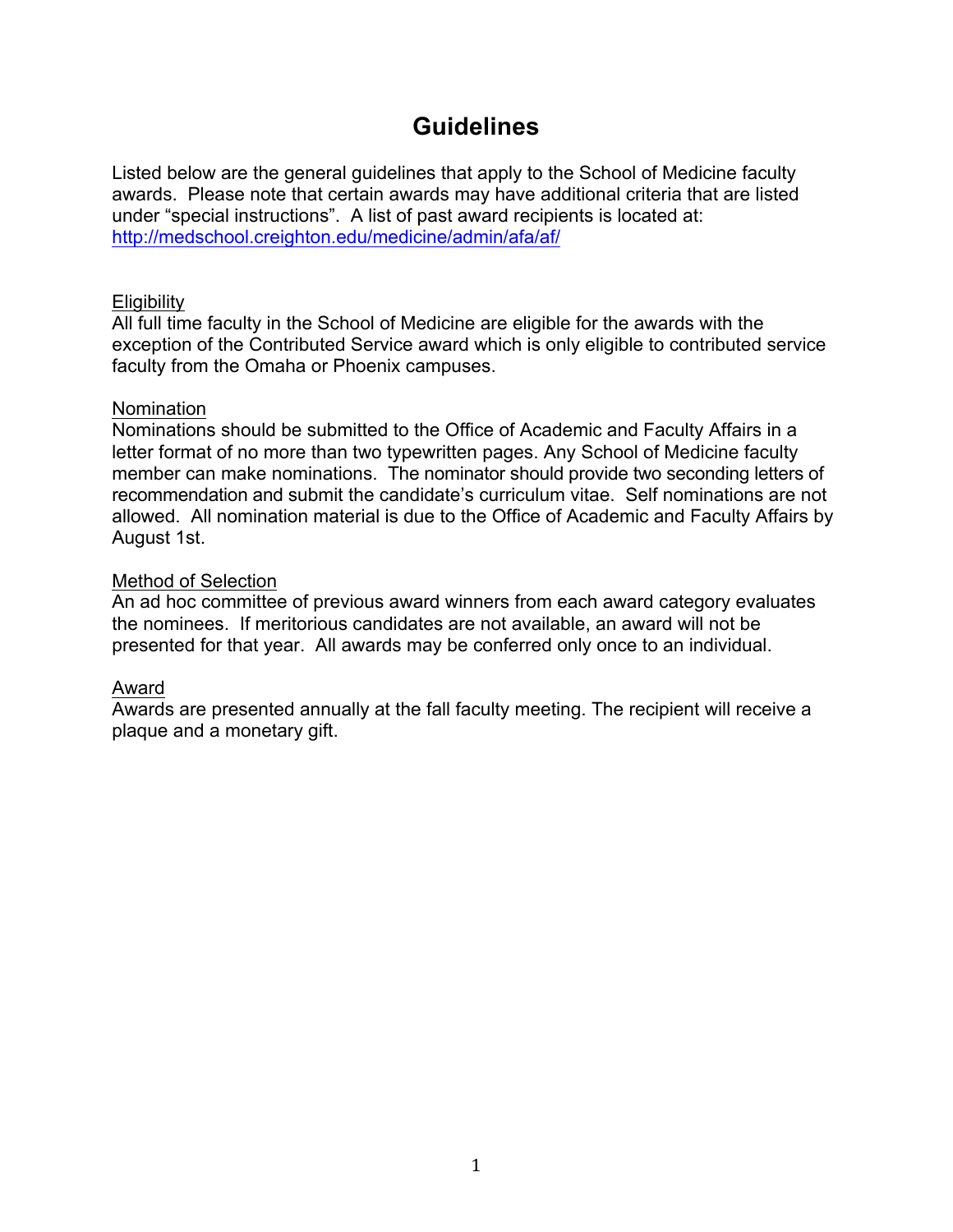# **Young investigator award**

### **Description**

The young investigator award will be awarded to a faculty member who has achieved a significant record of postdoctoral research that has continued into the junior faculty position. Evidence of significant research by a young faculty member should include publication in high impact journals, securing of extramural funding and evidence of the establishment of the faculty as an emerging expert in their field.

### Special instructions

- One of the letters of support should be from the candidate's previous mentor (e.g. dissertation director, supervisor of postdoctoral fellowship, residency program, etc.).
- Award candidates must be within ten years of completing their terminal degree or within ten years of completing their post-doctoral fellowship or medical residency.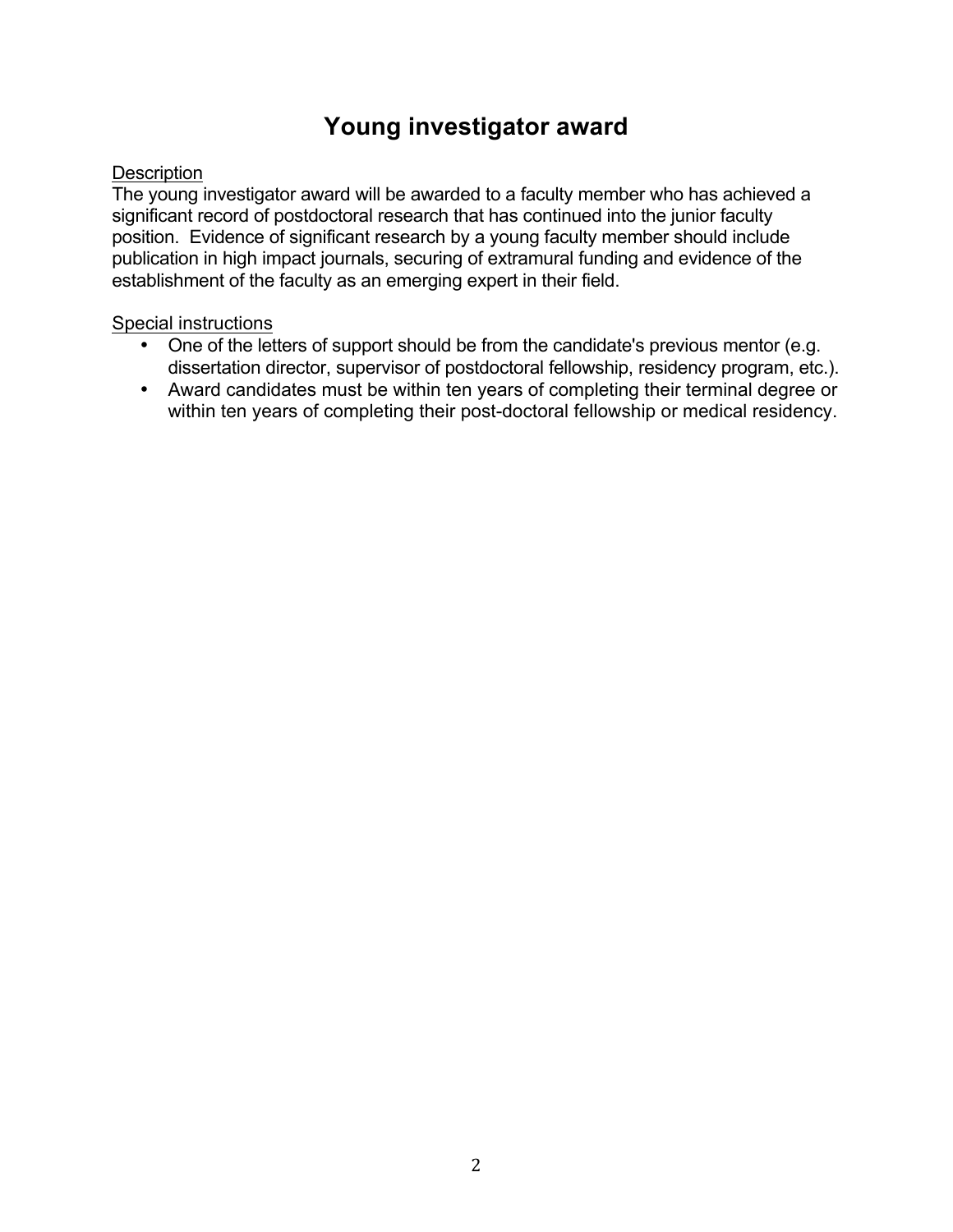### **Distinguished research career award**

#### **Description**

The distinguished research career award will be awarded to a faculty member who has made significant and sustained contributions to the advancement of an area of biomedical, behavioral, or medical research. Evidence of high quality research and research leadership will form the basis for selection of the recipient of this award.

### Special instructions

The nomination letter should include commentary on the specific contributions of the individual to a field of medical science as well as the research leadership and service provided to the research community by the individual. The nominator must provide a seconding letter from an individual who is not associated with Creighton University nor a former student or fellow of the nominee. This seconder should be an individual who is an internationally recognized leader in the nominee's field of research. This seconder will also provide a letter addressing the nominee's contributions to the field.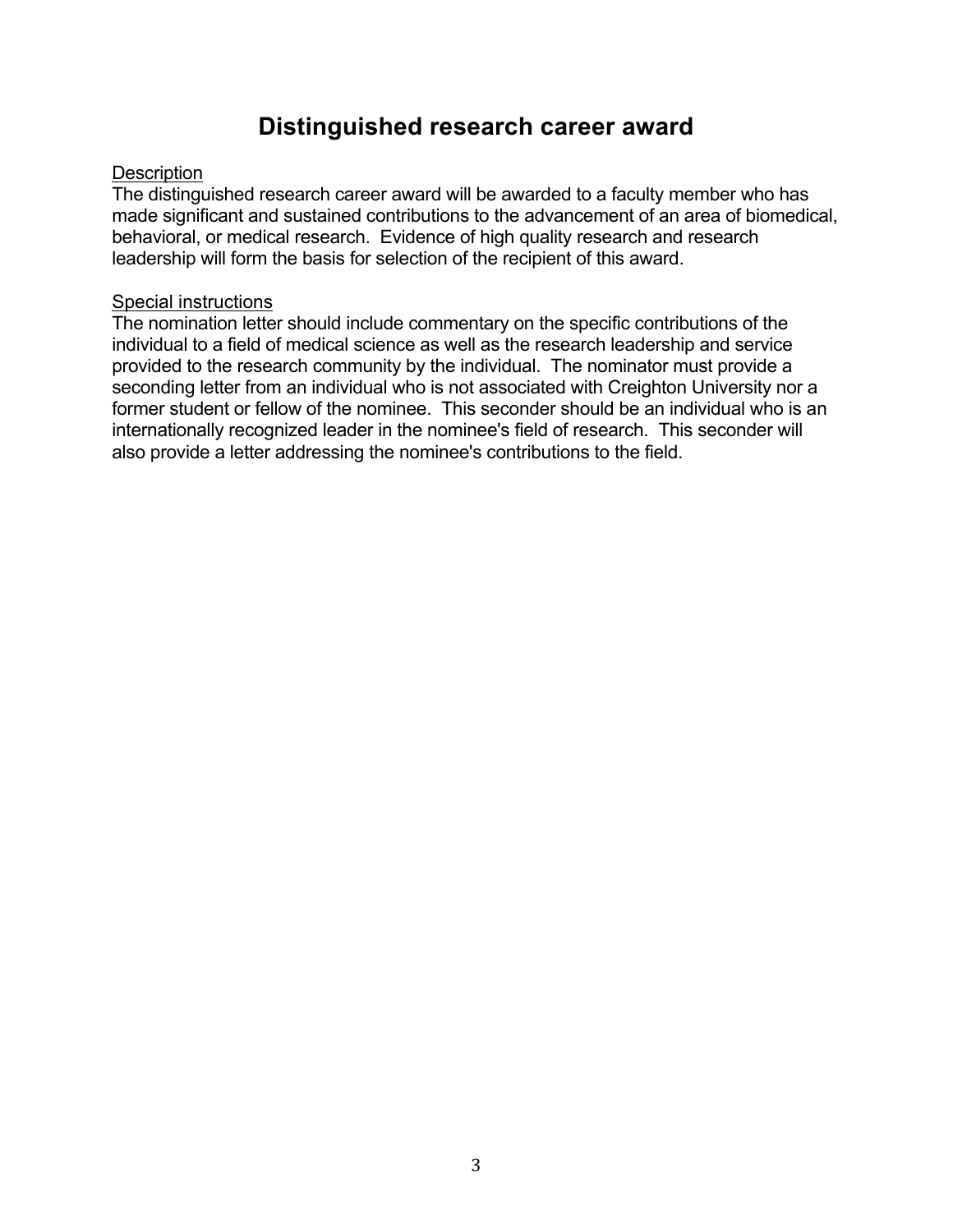# **Master clinician award**

### **Description**

The master clinician award will be given to a faculty member who has an outstanding reputation for knowledge of disease processes, skill in the diagnosis and treatment of disease, and the care of patients. Evidence of outstanding clinical skills and the frequent seeking of consultations by clinical colleagues will form the basis for selection of the recipient of this award.

### Special instructions

Three seconding letters should be solicited by the nominator from:

- 1. One full-time faculty member.
- 2. One contributed services faculty member.
- 3. One individual outside of the Creighton community who is not a former student of the candidate.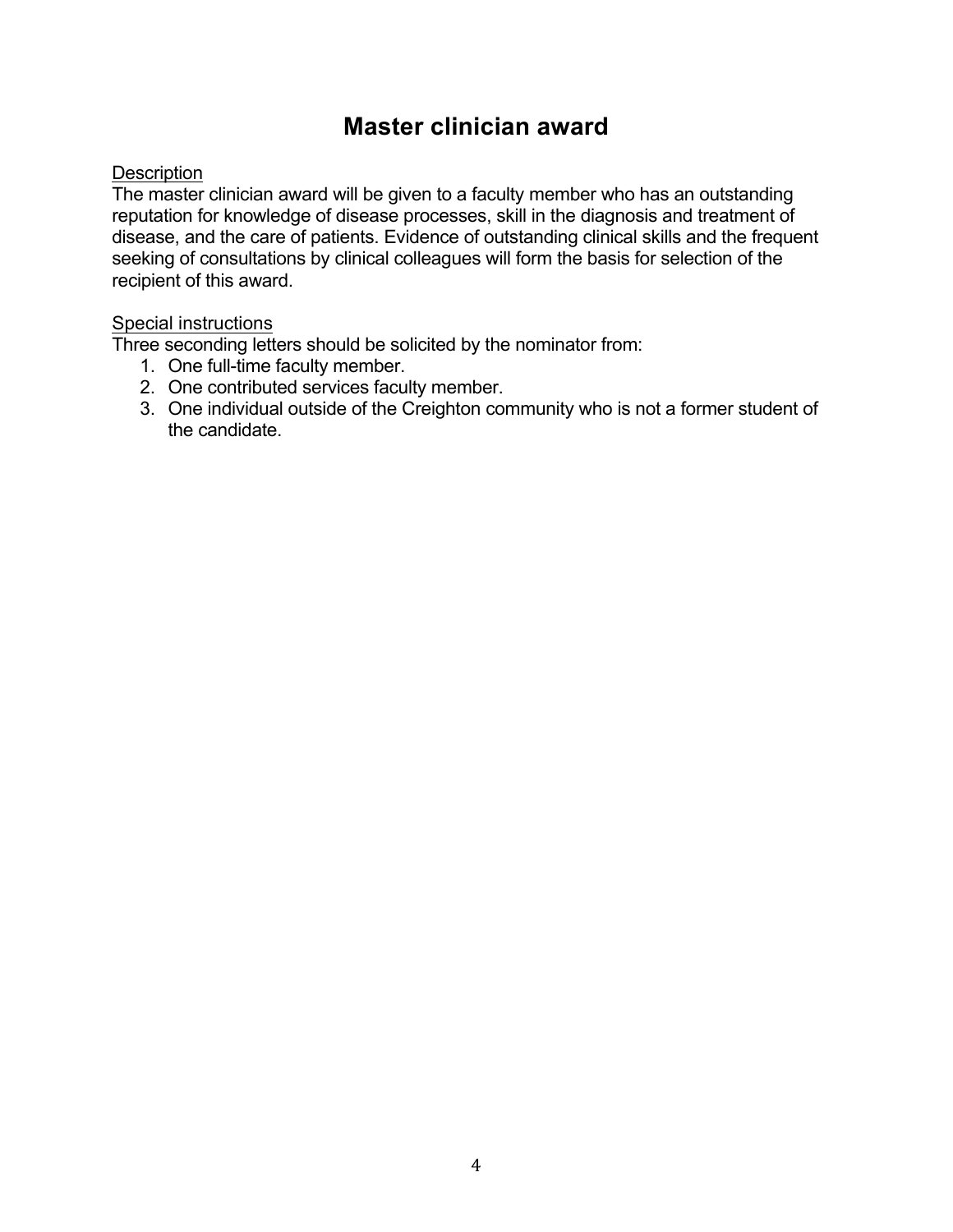# **Distinguished service award**

### **Description**

The distinguished service award will be given to a faculty member who, through long and consistent commitment, has rendered unselfish and humanitarian service to Creighton University School of Medicine.

### Special instructions

Nominating and seconding letters should include a description of the candidate's service to the School of Medicine. Such service could include (but is not limited to):

- Hospital service
- Administrative service
- Committee activities
- Community service
- Service to continuing education programs
- Contributed services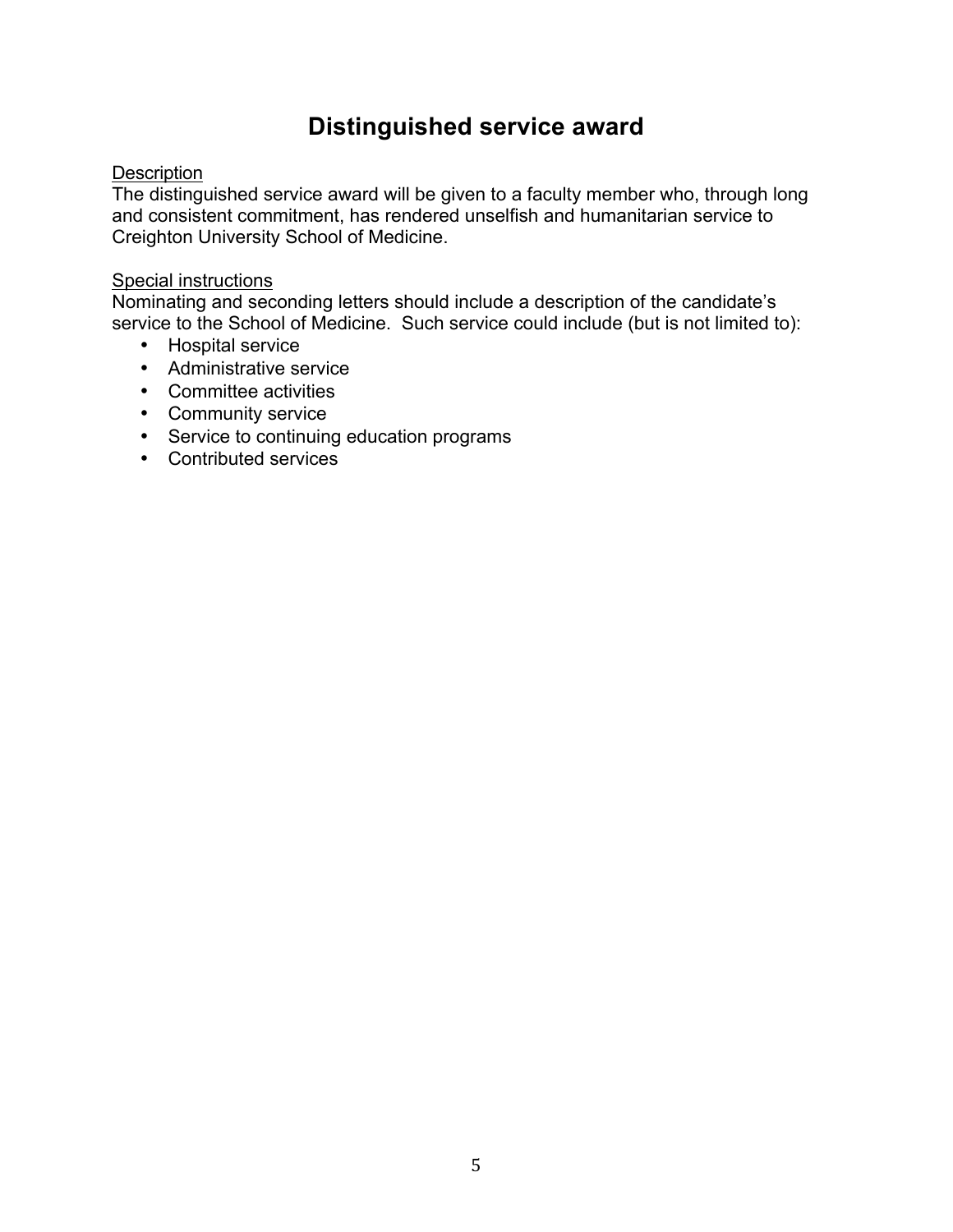# **Contributed service teaching award**

#### **Description**

The contributed service teaching award will be given to a faculty member who, by long and meritorious teaching of clinical sciences, has left a mark of excellence and provided students with a critical understanding of the faculty member's discipline. Candidates for this award should be acknowledged as persons who display expert and well-rounded knowledge of their discipline; are distinguished by an unusual gift for teaching; and are dedicated to the technical and intellectual development of their students.

#### Special instructions

This award is limited to contributed service faculty only.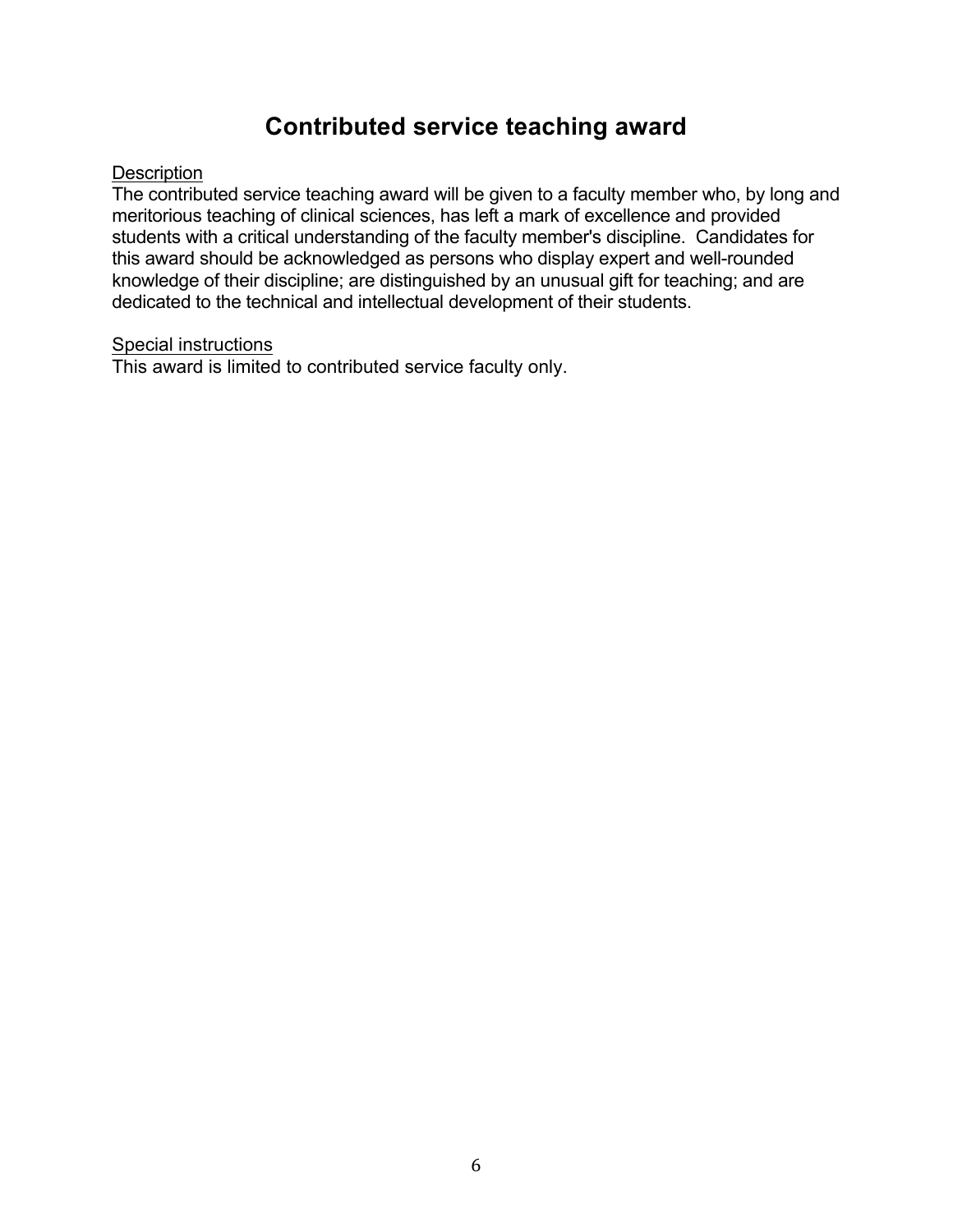# **Course / clerkship director teaching award**

#### **Description**

The course / clerkship director teaching award will be given to a faculty member who, by demonstration of excellent leadership and management of their course/clerkship, allow for student excellence. Candidates for this award should be acknowledged as persons who display expert and well-rounded knowledge of their course/clerkship; are distinguished by an unusual gift for teaching and organization; and are dedicated to the technical and intellectual development of their students.

#### Special instructions

This award is selected by the Medical Education Management Team from the current roster of course / clerkship directors.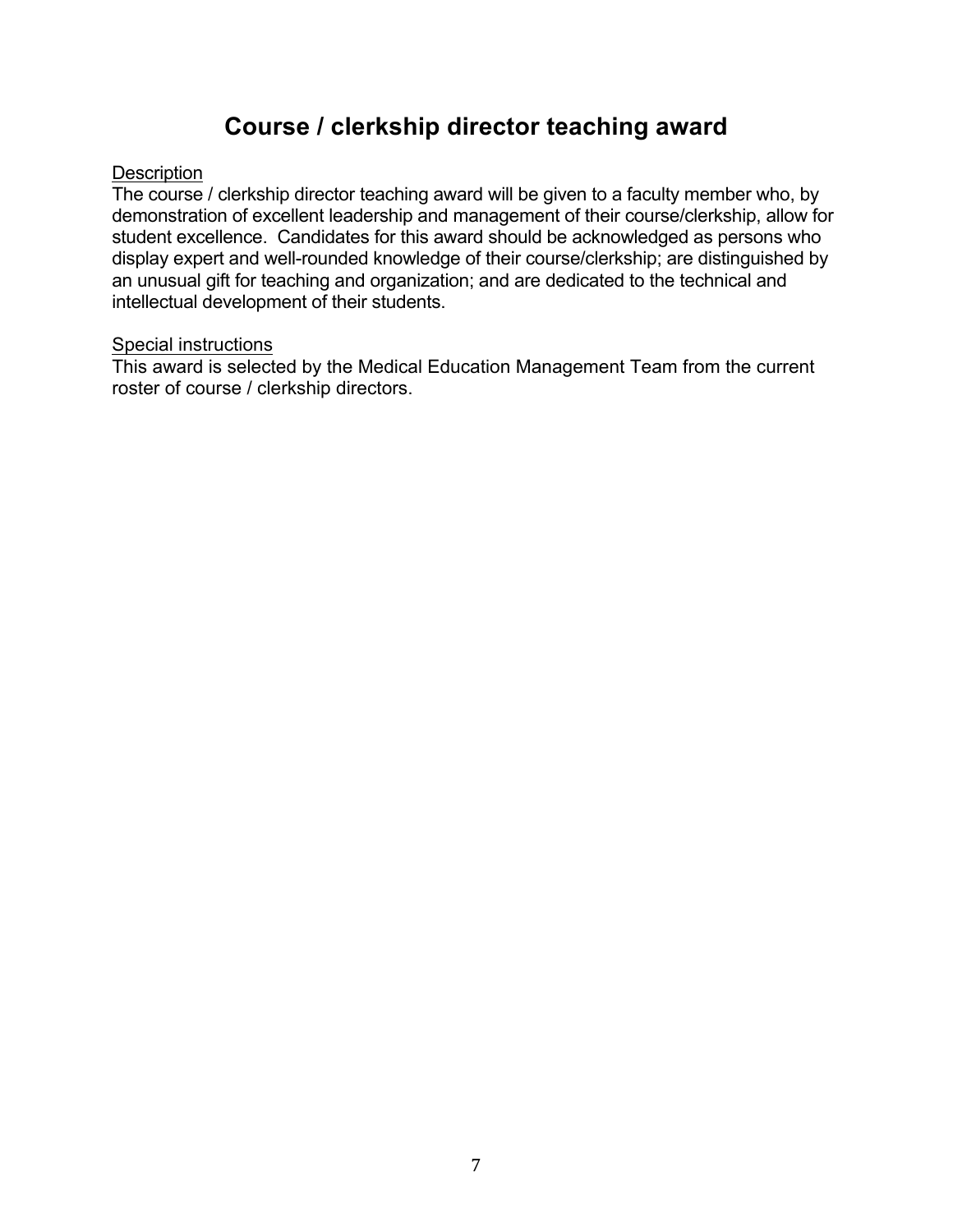# **Graduate Medical Education Teaching Award**

#### **Description**

The graduate medical education teaching award will be given to a faculty member who participates in institutional 'citizenship' (e.g. participates in education committees, internal reviews, retreats and other education-related activities, engages faculty and keeps them updated about their role in the clinical learning environment and the need for continuous faculty development). The faculty should demonstrate evidence of leadership and is encouraging to the residents and faculty in the program while navigating change in the health care system and maintain mission of reducing health disparities and helps residents understand their role in this mission. The faculty fosters innovation and improvement in their residency programs and served as exemplary role models for residents in a respectful and supportive environment for medical education, the delivery of patient care leading to the personal and professional development of learners. The faculty contributes to creating an optimal clinical learning environment to train residents to deliver the safest and highest quality patient care to lead changes in our nation's health care organizations.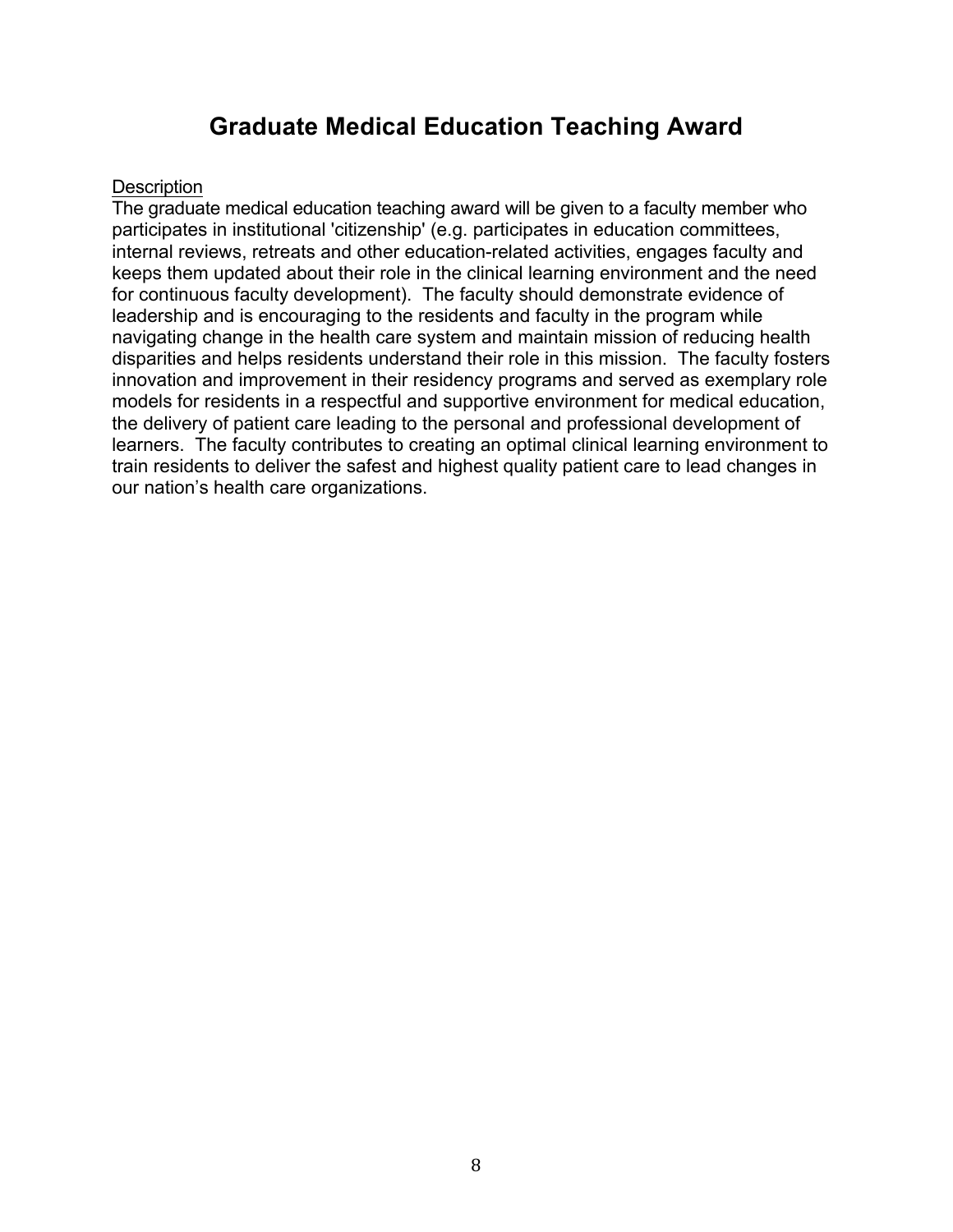## **Golden Apple Teaching Awards**

#### **Description**

This award is selected by each class and given out to a professor, attending, and/or resident for excellence in teaching. Nominees consistently demonstrate compassion and empathy in the classroom and/or clinic. They are approachable and accessible to students, recognizing and welcoming teaching opportunities at every turn. Their professional and ethical standards are a reflection of their integrity and dedication to medicine and teaching. They are outstanding teachers and role models and deserve our recognition, appreciation, and thanks.

#### Special instructions

Six Golden Apple award will be awarded per year.

#### **Golden Apple Award – Omaha campus**

M1 class M2 class M3 class M4 class

#### **Golden Apple Award – Phoenix campus**

M3 class M4 class